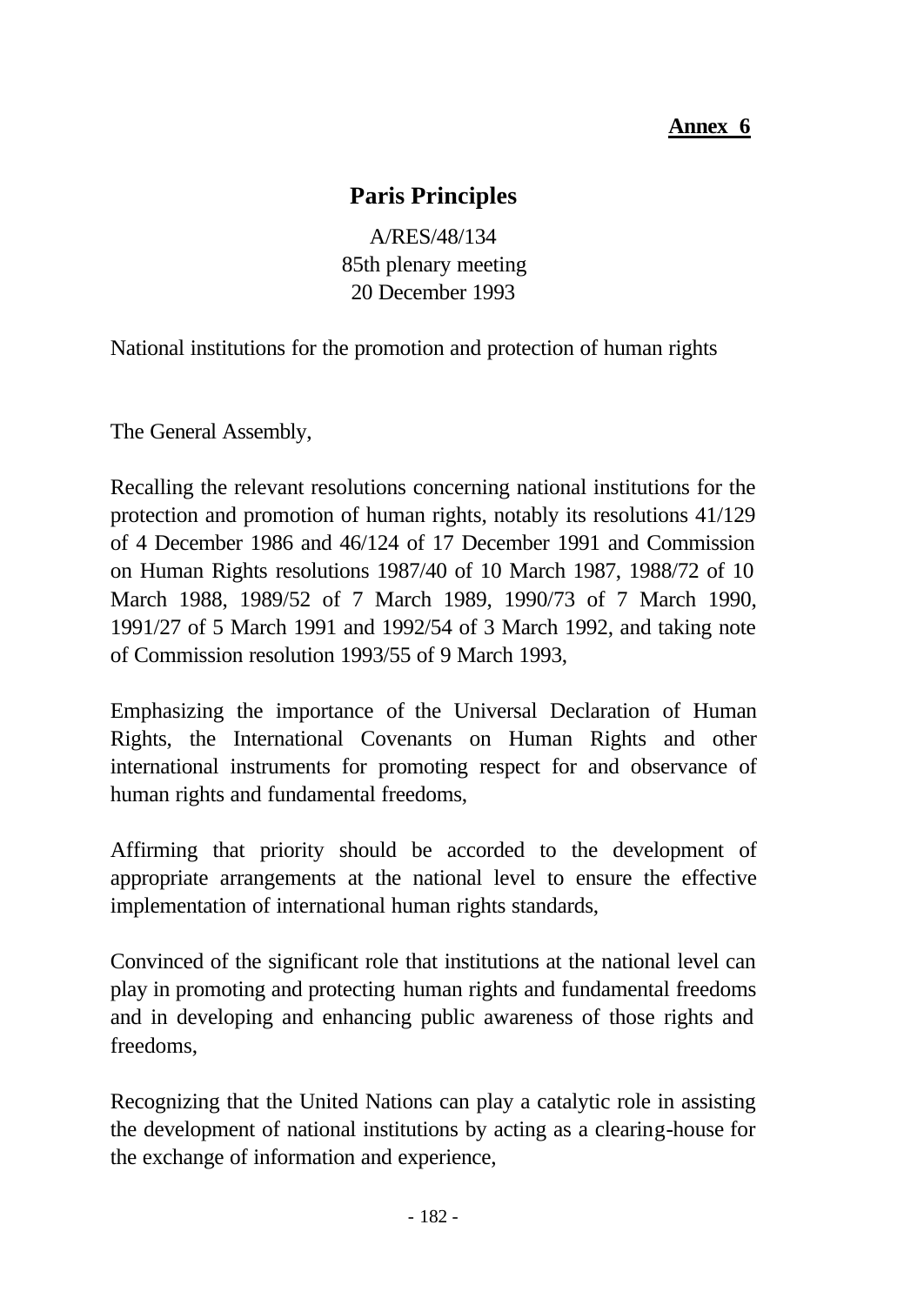Mindful in this regard of the guidelines on the structure and functioning of national and local institutions for the promotion and protection of human rights endorsed by the General Assembly in its resolution 33/46 of 14 December 1978,

Welcoming the growing interest shown worldwide in the creation and strengthening of national institutions, expressed during the Regional Meeting for Africa of the World Conference on Human Rights, held at Tunis from 2 to 6 November 1992, the Regional Meeting for Latin America and the Caribbean, held at San Jose from 18 to 22 January 1993, the Regional Meeting for Asia, held at Bangkok from 29 March to 2 April 1993, the Commonwealth Workshop on National Human Rights Institutions, held at Ottawa from 30 September to 2 October 1992 and the Workshop for the Asia and Pacific Region on Human Rights Issues, held at Jakarta from 26 to 28 January 1993, and manifested in the decisions announced recently by several Member States to establish national institutions for the promotion and protection of human rights,

Bearing in mind the Vienna Declaration and Programme of Action, in which the World Conference on Human Rights reaffirmed the important and constructive role played by national institutions for the promotion and protection of human rights, in particular in their advisory capacity to the competent authorities, their role in remedying human rights violations, in the dissemination of human rights information and in education in human rights,

Noting the diverse approaches adopted throughout the world for the promotion and protection of human rights at the national level, emphasizing the universality, indivisibility and interdependence of all human rights, and emphasizing and recognizing the value of such approaches to promoting universal respect for and observance of human rights and fundamental freedoms,

- 1. Takes note with satisfaction of the updated report of the Secretary-General, prepared in accordance with General Assembly resolution 46/124 of 17 December 1991;
- 2. Reaffirms the importance of developing, in accordance with national legislation, effective national institutions for the promotion and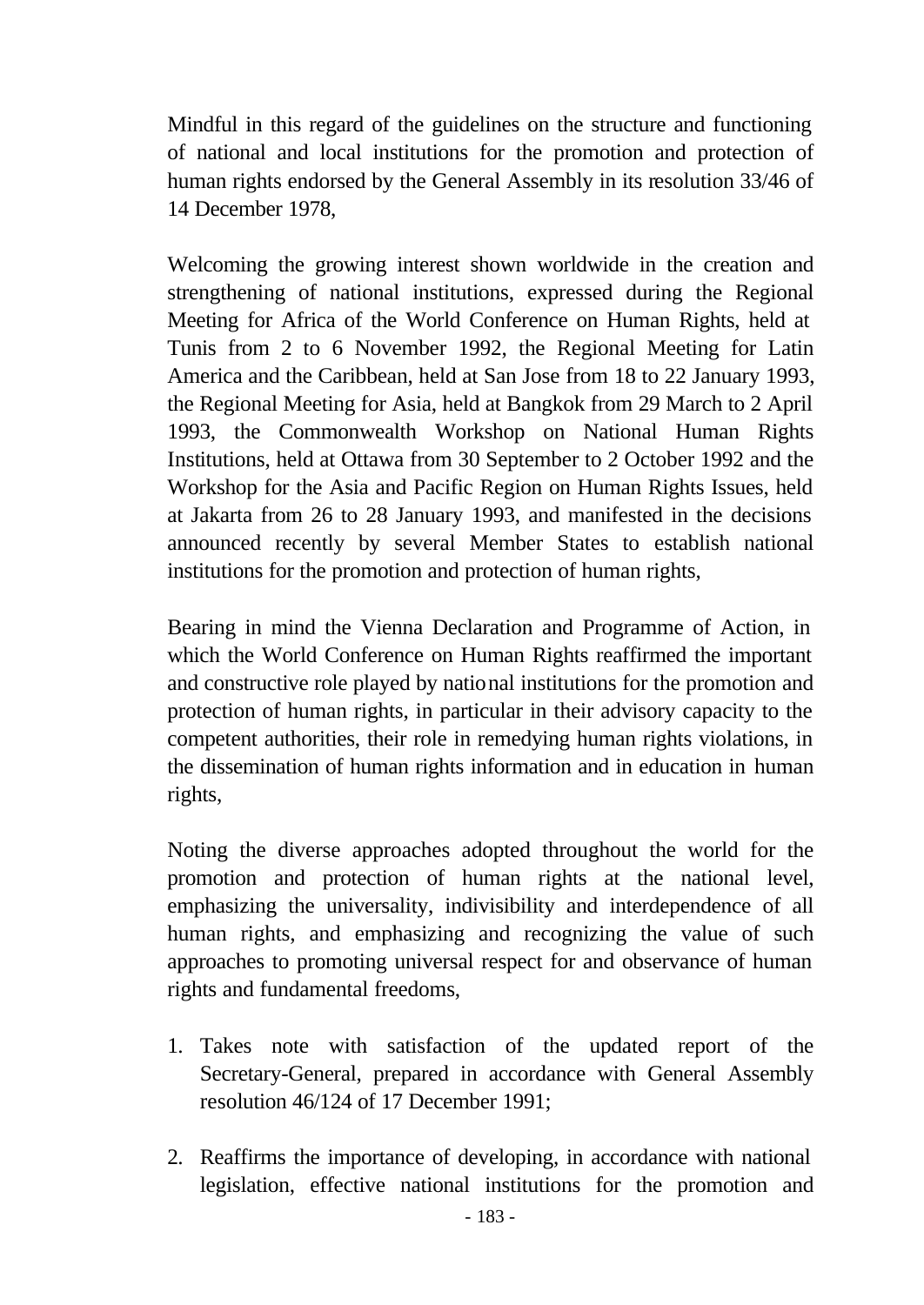protection of human rights and of ensuring the pluralism of their membership and their independence;

- 3. Encourages Member States to establish or, where they already exist, to strengthen national institutions for the promotion and protection of human rights and to incorporate those elements in national development plans;
- 4. Encourages national institutions for the promotion and protection of human rights established by Member States to prevent and combat all violations of human rights as enumerated in the Vienna Declaration and Programme of Action and relevant international instruments;
- 5. Requests the Centre for Human Rights of the Secretariat to continue its efforts to enhance cooperation between the United Nations and national institutions, particularly in the field of advisory services and technical assistance and of information and education, including within the framework of the World Public Information Campaign for Human Rights;
- 6. Also requests the Centre for Human Rights to establish, upon the request of States concerned, United Nations centres for human rights documentation and training and to do so on the basis of established procedures for the use of available resources within the United Nations Voluntary Fund or Advisory Services and Technical Assistance in the Field of Human Rights;
- 7. Requests the Secretary-General to respond favourably to requests from Member States for assistance in the establishment and strengthening of national institutions for the promotion and protection of human rights as part of the programme of advisory services and technical cooperation in the field of human rights, as well as national centres for human rights documentation and training;
- 8. Encourages all Member States to take appropriate steps to promote the exchange of information and experience concerning the establishment and effective operation of such national institutions;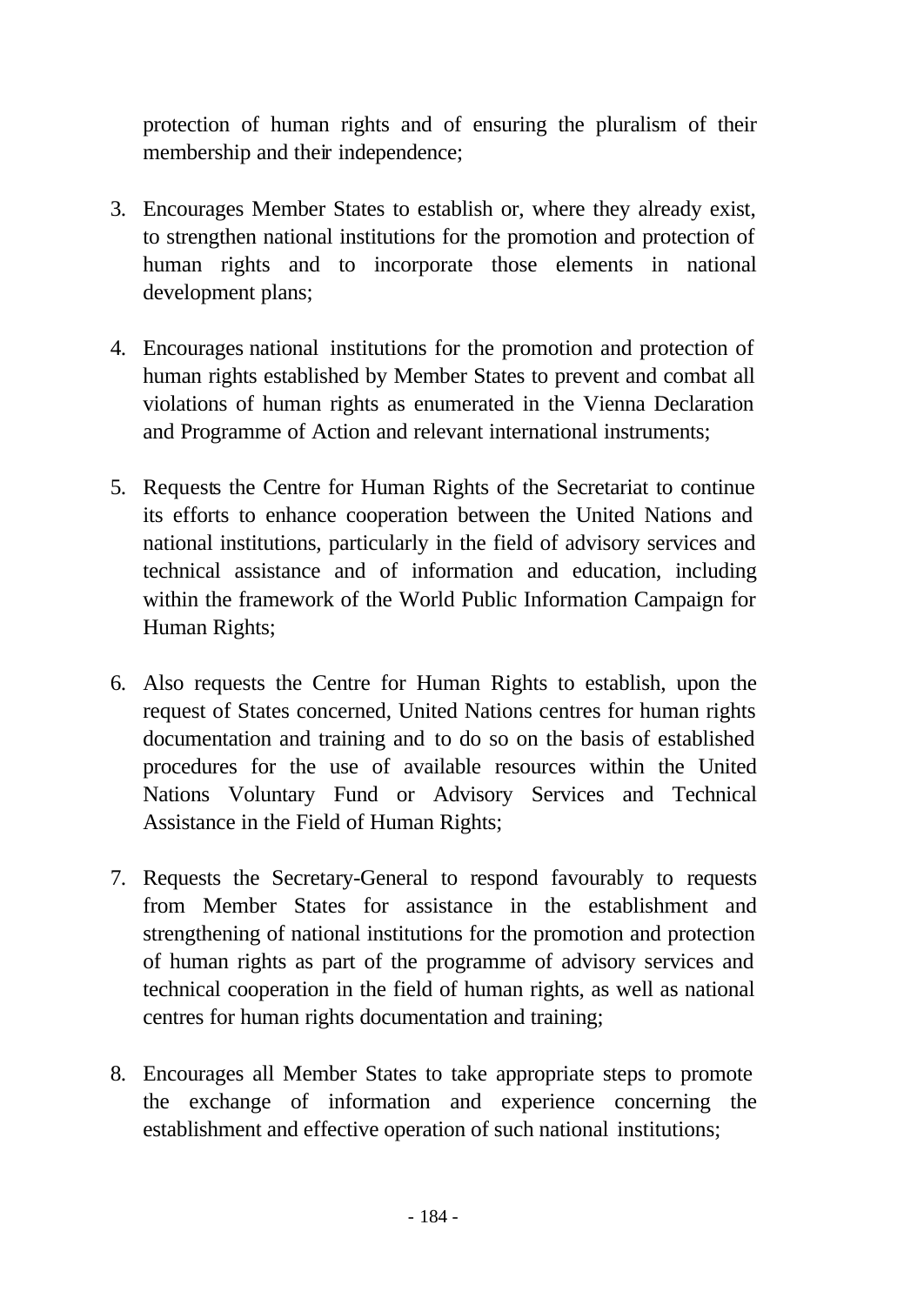- 9. Affirms the role of national institutions as agencies for the dissemination of human rights materials and for other public information activities, prepared or organized under the auspices of the United Nations;
- 10. Welcomes the organization under the auspices of the Centre for Human Rights of a follow-up meeting at Tunis in December 1993 with a view, in particular, to examining ways and means of promoting technical assistance for the cooperation and strengthening of national institutions and to continuing to examine all issues relating to the question of national institutions;
- 11. Welcomes also the Principles relating to the status of national institutions, annexed to the present resolution;
- 12. Encourages the establishment and strengthening of national institutions having regard to those principles and recognizing that it is the right of each State to choose the framework that is best suited to its particular needs at the national level;
- 13. Requests the Secretary-General to report to the General Assembly at its fiftieth session on the implementation of the present resolution.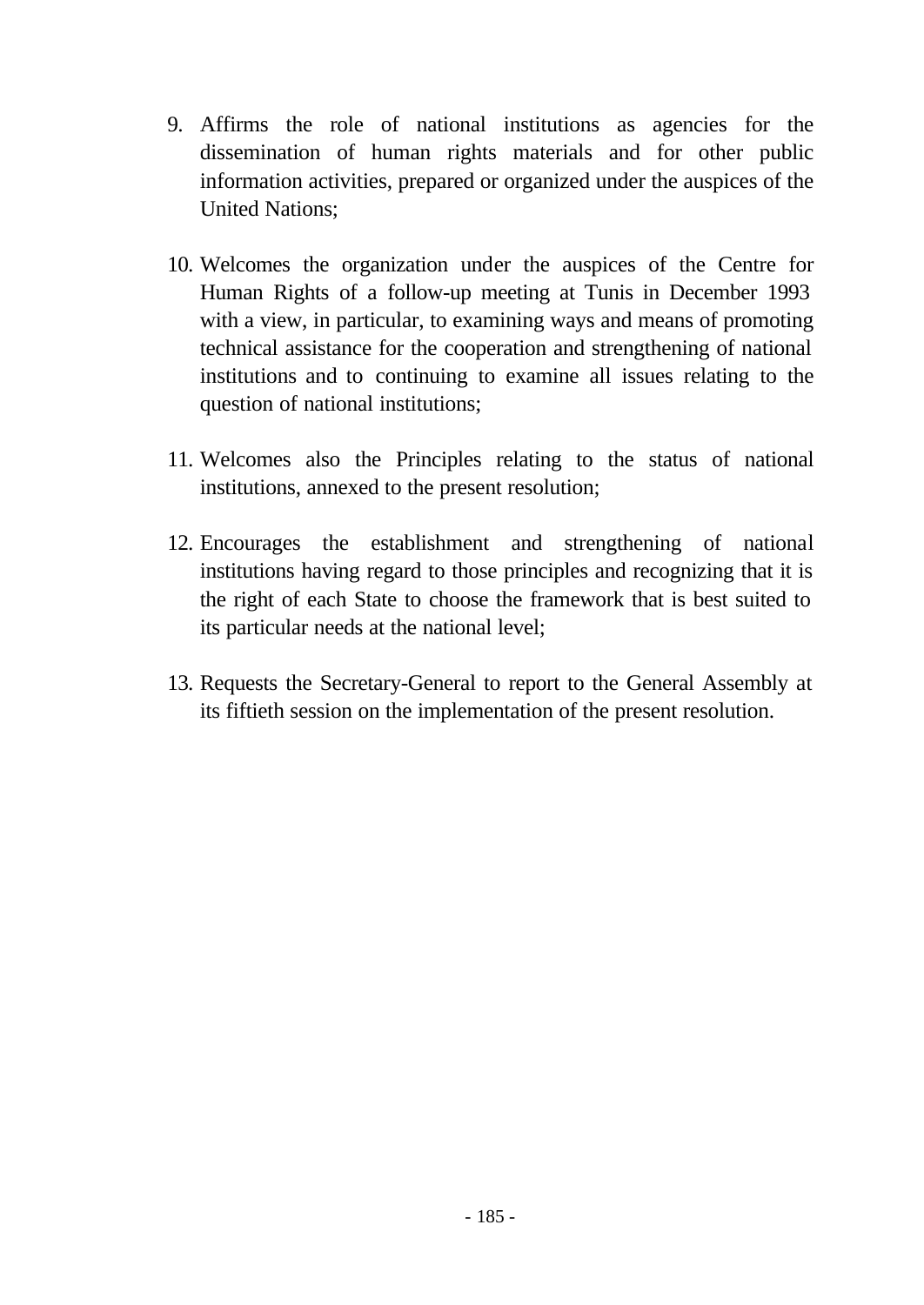#### **Annex**

### **Principles Relating to the Status of National Institutions**

#### **Competence and Responsibilities**

- 1. A national institution shall be vested with competence to promote and protect human rights.
- 2. A national institution shall be given as broad a mandate as possible, which shall be clearly set forth in a constitutional or legislative text, specifying its composition and its sphere of competence.
- 3. A national institution shall, inter alia, have the following responsibilities:
	- (a) To submit to the Government, Parliament and any other competent body, on an advisory basis either at the request of the authorities concerned or through the exercise of its power to hear a matter without higher referral, opinions, recommendations, proposals and reports on any matters concerning the promotion and protection of human rights; the national institution may decide to publicize them; these opinions, recommendations, proposals and reports, as well as any prerogative of the national institution, shall relate to the following areas:
		- (i) Any legislative or administrative provisions, as well as provisions relating to judicial organizations, intended to preserve and extend the protection of human rights; in that connection, the national institution shall examine the legislation and administrative provisions in force, as well as bills and proposals, and shall make such recommendations as it deems appropriate in order to ensure that these provisions conform to the fundamental principles of human rights; it shall, if necessary, recommend the adoption of new legislation, the amendment of legislation in force and the adoption or amendment of administrative measures;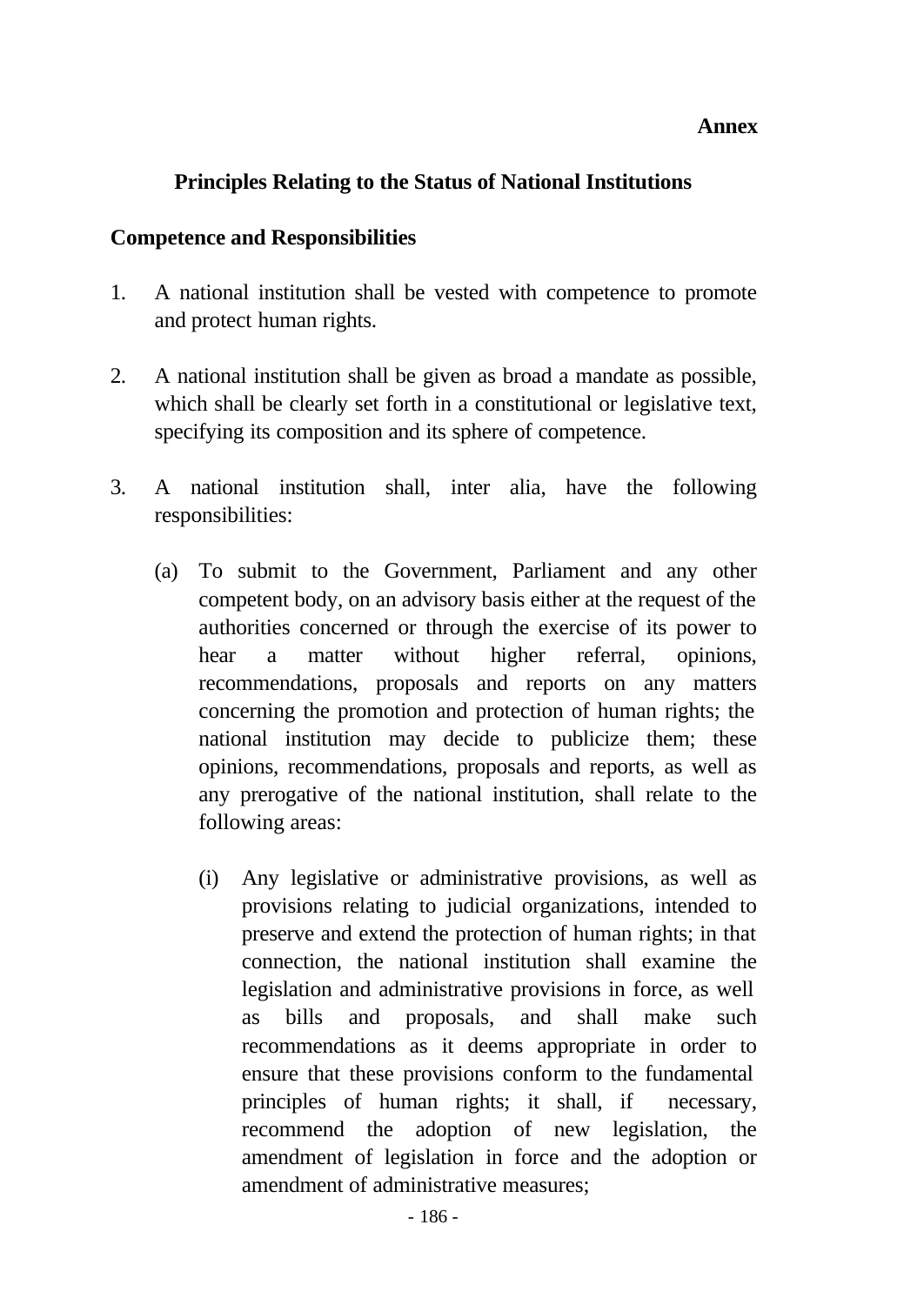- (ii) Any situation of violation of human rights which it decides to take up;
- (iii) The preparation of reports on the national situation with regard to human rights in general, and on more specific matters;
- (iv) Drawing the attention of the Government to situations in any part of the country where human rights are violated and making proposals to it for initiatives to put an end to such situations and, where necessary, expressing an opinion on the positions and reactions of the Government;
- (b) To promote and ensure the harmonization of national legislation regulations and practices with the international human rights instruments to which the State is a party, and their effective implementation;
- (c) To encourage ratification of the above-mentioned instruments or accession to those instruments, and to ensure their implementation;
- (d) To contribute to the reports which States are required to submit to United Nations bodies and committees, and to regional institutions, pursuant to their treaty obligations and, where necessary, to express an opinion on the subject, with due respect for their independence;
- (e) To cooperate with the United Nations and any other organization in the United Nations system, the regional institutions and the national institutions of other countries that are competent in the areas of the promotion and protection of human rights;
- (f) To assist in the formulation of programmes for the teaching of, and research into, human rights and to take part in their execution in schools, universities and professional circles;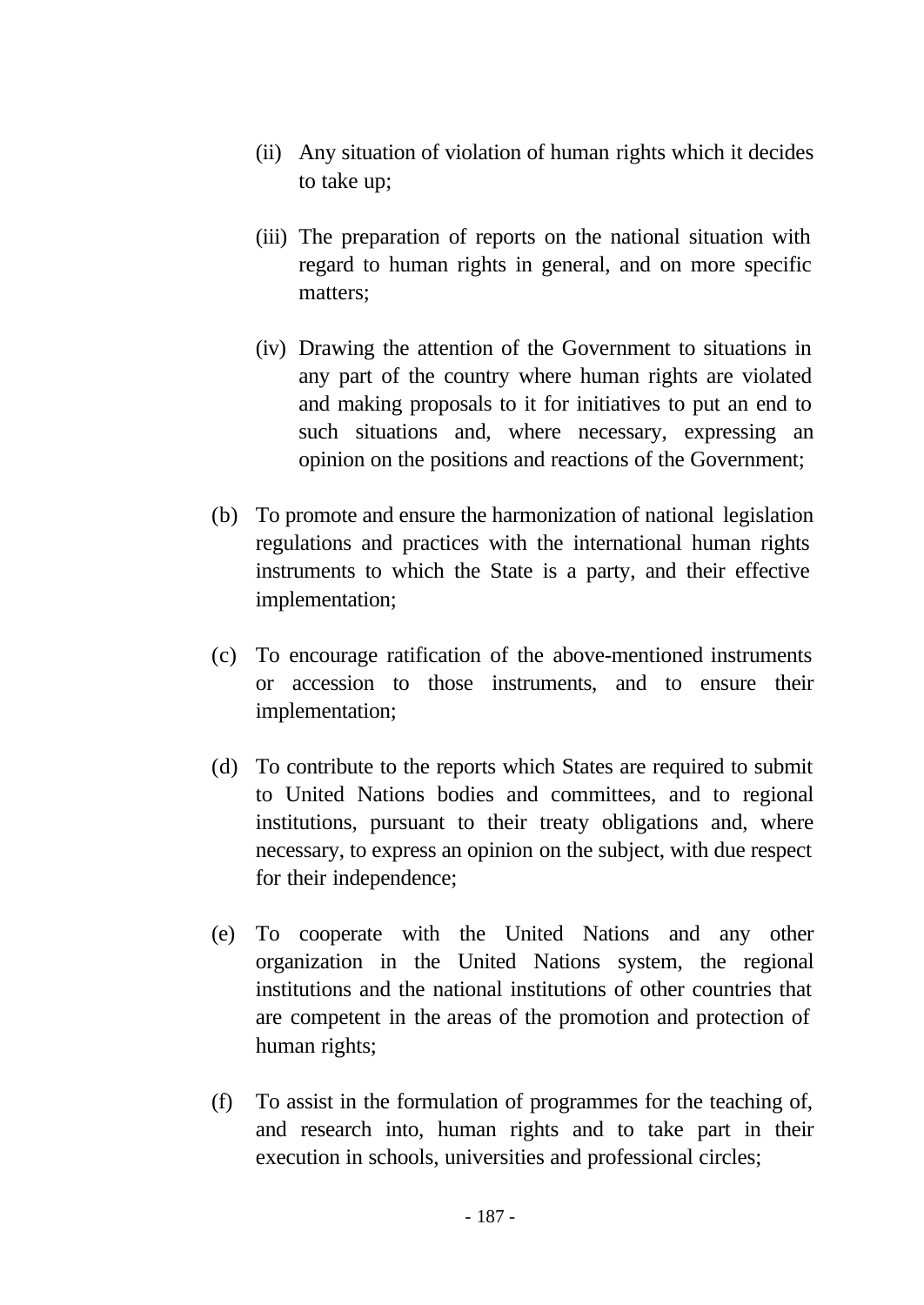(g) To publicize human rights and efforts to combat all forms of discrimination, in particular racial discrimination, by increasing public awareness, especially through information and education and by making use of all press organs.

## **Composition and guarantees of independence and pluralism**

- 4. The composition of the national institution and the appointment of its members, whether by means of an election or otherwise, shall be established in accordance with a procedure which affords all necessary guarantees to ensure the pluralist representation of the social forces (of civilian society) involved in the promotion and protection of human rights, particularly by powers which will enable effective cooperation to be established with, or through the presence of, representatives of:
	- (a) Non-governmental organizations responsible for human rights and efforts to combat racial discrimination, trade unions, concerned social and professional organizations, for example, associations of lawyers, doctors, journalists and eminent scientists;
	- (b) Trends in philosophical or religious thought;
	- (c) Universities and qualified experts;
	- (d) Parliament;
	- (e) Government departments (if these are included, their representatives should participate in the deliberations only in an advisory capacity).
- 5. The national institution shall have an infrastructure which is suited to the smooth conduct of its activities, in particular adequate funding. The purpose of this funding should be to enable it to have its own staff and premises, in order to be independent of the Government and not be subject to financial control which might affect its independence.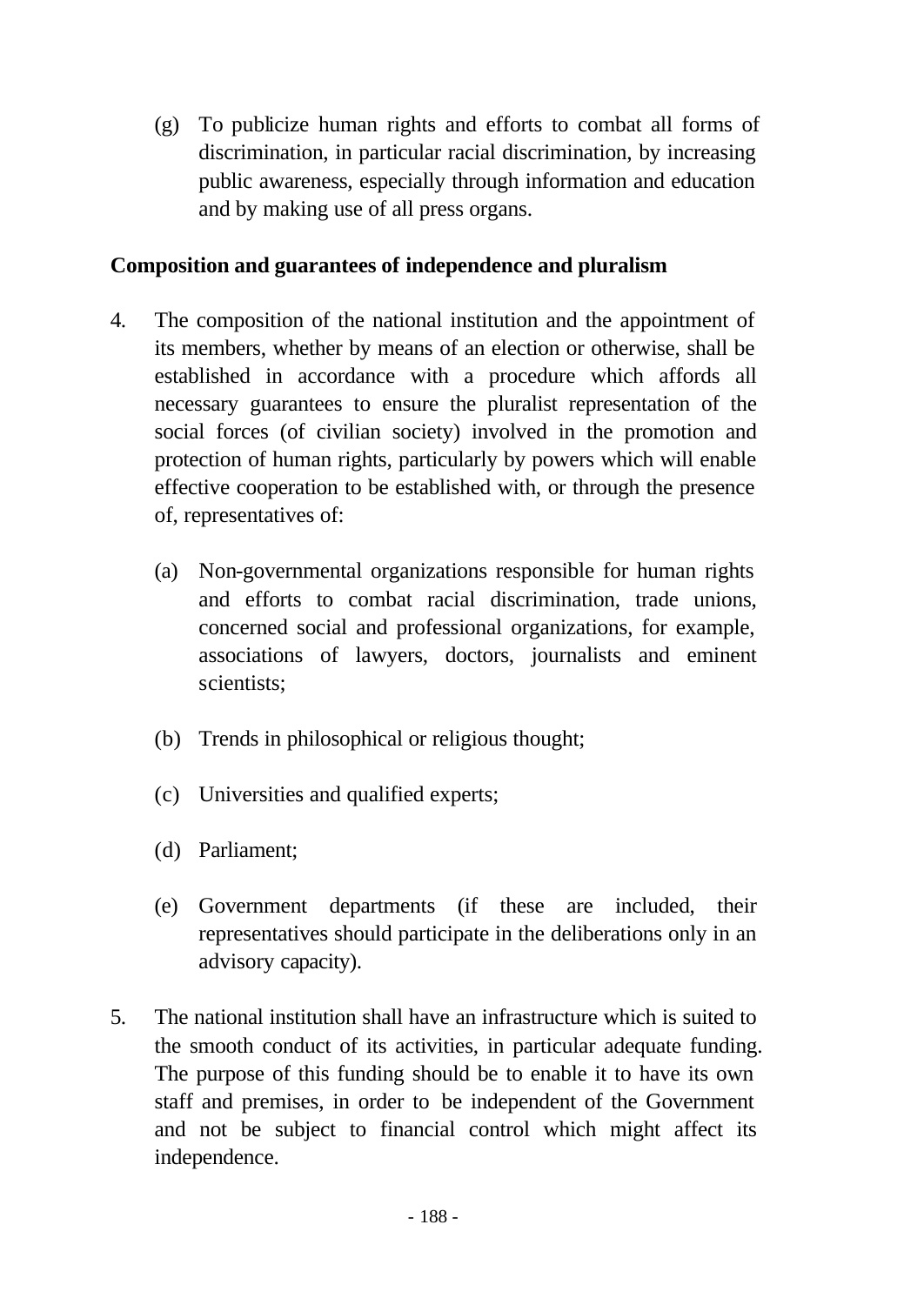6. In order to ensure a stable mandate for the members of the national institution, without which there can be no real independence, their appointment shall be effected by an official act which shall establish the specific duration of the mandate. This mandate may be renewable, provided that the pluralism of the institution's membership is ensured.

### **Methods of operation**

Within the framework of its operation, the national institution shall:

- (a) Freely consider any questions falling within its competence, whether they are submitted by the Government or taken up by it without referral to a higher authority, on the proposal of its members or of any petitioner;
- (b) Hear any person and obtain any information and any documents necessary for assessing situations falling within its competence;
- (c) Address public opinion directly or through any press organ, particularly in order to publicize its opinions and recommendations;
- (d) Meet on a regular basis and whenever necessary in the presence of all its members after they have been duly convened;
- (e) Establish working groups from among its members as necessary, and set up local or regional sections to assist it in discharging its functions;
- (f) Maintain consultation with the other bodies, whether jurisdictional or otherwise, responsible for the promotion and protection of human rights (in particular ombudsmen, mediators and similar institutions);
- (g) In view of the fundamental role played by the non-governmental organizations in expanding the work of the national institutions, develop relations with the non-governmental organizations devoted to promoting and